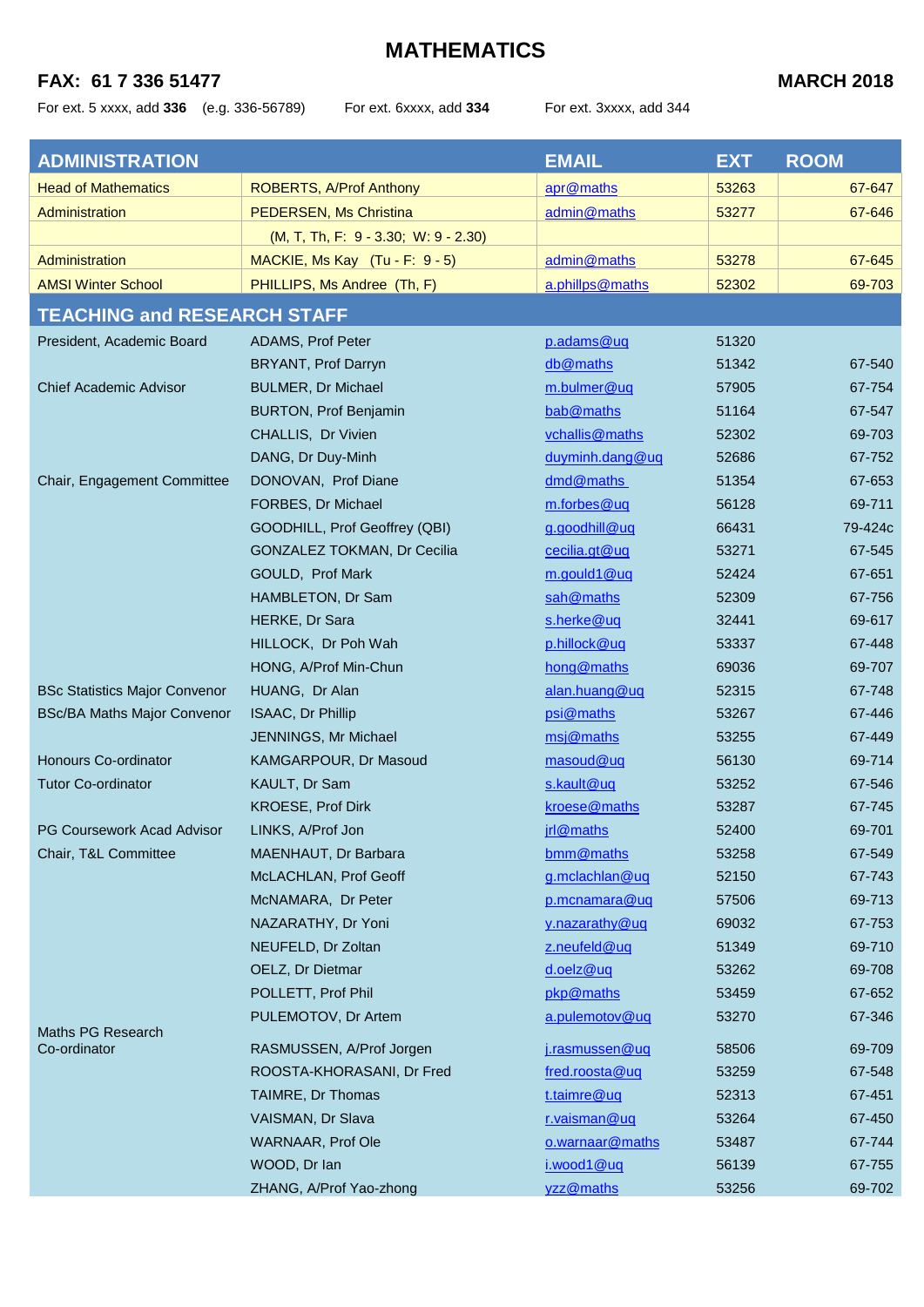| FAX:<br>61 7 336 51477<br><b>MARCH 2018</b><br>(e.g. 336-56789)<br>For ext. 3xxxx, add 344<br>For ext. 5xxxx, add 336<br>For ext. 6xxxx, add 334<br><b>RESEARCH STAFF</b><br><b>BABU MOKA, Dr</b><br>s.babumoka@uq<br>67-742<br>Sarat<br>53251<br>mdean@uq<br>53251<br>MARQUETTE, Dr Ian<br><b>DEAN, Dr Matthew</b><br>67-742<br>i.marquette@uq<br>67952<br>69-807<br>McVINISH, Dr Ross<br>r.mcvinish@uq<br>67-751<br>53116<br>andrew.t.jones@uq<br>33819<br>67-650<br>y.mei@uq<br>JONES, Andrew<br>MEI, Dr Yu<br>67952<br>69-807<br>RATHNAYAKE, Dr<br>33819<br>67-650<br>Suren<br>SCRIMSHAW, Dr<br>jeguk.kim@uq<br>69-712<br>KIM, Dr Je Guk<br>53251<br>67-742<br><b>Travis</b><br>t.scrimshaw@uq<br>69404<br>VAN DER HEIDE, Dr<br>LEE, Dr Sharon<br>s.lee11@uq<br>53279<br>67-749<br>Chris<br>c.vanderheide@uq<br>52149<br>69-618<br><b>CARM - Centre for Applications in Natural Resource Mathematics</b><br><b>Director of CARM</b><br>FILAR, Prof Jerzy A<br>52236<br>69-815<br>j.filar@uq<br>Ms Roxanne Jemison<br>69-814<br>CARM@maths.uq.edu.au<br>51385<br>Administration<br>(M-F, 1.30-4.30pm)<br><b>Teaching &amp; Research</b><br>51386<br>69-813<br>HOLDEN, Dr Matthew<br>m.holden1@uq.edu.au<br>RICHARDSON, Prof Anthony<br>(CSIRO 3833 5958)<br>ajr@maths<br>69-809<br>52587<br>STREIPERT, Dr Sabrina<br>s.streipert@uq.edu.au<br>53265<br>69-810<br>YANG, Dr Wen-Hsi<br>w.yang@uq.edu.au<br>69-814A<br>56138<br><b>Visitors Room</b><br>69035<br>69-808<br><b>ACEMS (ARC Centre of Excellence for Mathematical and Statistical Frontiers)</b><br>Node Leader<br>POLLETT, Prof Phil<br>pkp@maths.uq.edu.au<br>67-652<br>53459<br>67-652<br>Administration<br>Vacant<br>59005<br>KROESE, Prof Dirk<br>kroese@maths<br>53287<br>67-745<br>Chief Investigator<br><b>HONORARY STAFF</b><br><b>BASS, E/Prof Ludvik</b><br>lb@maths<br>53129<br>LINDNER, Prof Curt<br>67-740 |
|---------------------------------------------------------------------------------------------------------------------------------------------------------------------------------------------------------------------------------------------------------------------------------------------------------------------------------------------------------------------------------------------------------------------------------------------------------------------------------------------------------------------------------------------------------------------------------------------------------------------------------------------------------------------------------------------------------------------------------------------------------------------------------------------------------------------------------------------------------------------------------------------------------------------------------------------------------------------------------------------------------------------------------------------------------------------------------------------------------------------------------------------------------------------------------------------------------------------------------------------------------------------------------------------------------------------------------------------------------------------------------------------------------------------------------------------------------------------------------------------------------------------------------------------------------------------------------------------------------------------------------------------------------------------------------------------------------------------------------------------------------------------------------------------------------------------------------------------------------------------------------------|
|                                                                                                                                                                                                                                                                                                                                                                                                                                                                                                                                                                                                                                                                                                                                                                                                                                                                                                                                                                                                                                                                                                                                                                                                                                                                                                                                                                                                                                                                                                                                                                                                                                                                                                                                                                                                                                                                                       |
|                                                                                                                                                                                                                                                                                                                                                                                                                                                                                                                                                                                                                                                                                                                                                                                                                                                                                                                                                                                                                                                                                                                                                                                                                                                                                                                                                                                                                                                                                                                                                                                                                                                                                                                                                                                                                                                                                       |
|                                                                                                                                                                                                                                                                                                                                                                                                                                                                                                                                                                                                                                                                                                                                                                                                                                                                                                                                                                                                                                                                                                                                                                                                                                                                                                                                                                                                                                                                                                                                                                                                                                                                                                                                                                                                                                                                                       |
|                                                                                                                                                                                                                                                                                                                                                                                                                                                                                                                                                                                                                                                                                                                                                                                                                                                                                                                                                                                                                                                                                                                                                                                                                                                                                                                                                                                                                                                                                                                                                                                                                                                                                                                                                                                                                                                                                       |
|                                                                                                                                                                                                                                                                                                                                                                                                                                                                                                                                                                                                                                                                                                                                                                                                                                                                                                                                                                                                                                                                                                                                                                                                                                                                                                                                                                                                                                                                                                                                                                                                                                                                                                                                                                                                                                                                                       |
|                                                                                                                                                                                                                                                                                                                                                                                                                                                                                                                                                                                                                                                                                                                                                                                                                                                                                                                                                                                                                                                                                                                                                                                                                                                                                                                                                                                                                                                                                                                                                                                                                                                                                                                                                                                                                                                                                       |
|                                                                                                                                                                                                                                                                                                                                                                                                                                                                                                                                                                                                                                                                                                                                                                                                                                                                                                                                                                                                                                                                                                                                                                                                                                                                                                                                                                                                                                                                                                                                                                                                                                                                                                                                                                                                                                                                                       |
|                                                                                                                                                                                                                                                                                                                                                                                                                                                                                                                                                                                                                                                                                                                                                                                                                                                                                                                                                                                                                                                                                                                                                                                                                                                                                                                                                                                                                                                                                                                                                                                                                                                                                                                                                                                                                                                                                       |
|                                                                                                                                                                                                                                                                                                                                                                                                                                                                                                                                                                                                                                                                                                                                                                                                                                                                                                                                                                                                                                                                                                                                                                                                                                                                                                                                                                                                                                                                                                                                                                                                                                                                                                                                                                                                                                                                                       |
|                                                                                                                                                                                                                                                                                                                                                                                                                                                                                                                                                                                                                                                                                                                                                                                                                                                                                                                                                                                                                                                                                                                                                                                                                                                                                                                                                                                                                                                                                                                                                                                                                                                                                                                                                                                                                                                                                       |
|                                                                                                                                                                                                                                                                                                                                                                                                                                                                                                                                                                                                                                                                                                                                                                                                                                                                                                                                                                                                                                                                                                                                                                                                                                                                                                                                                                                                                                                                                                                                                                                                                                                                                                                                                                                                                                                                                       |
|                                                                                                                                                                                                                                                                                                                                                                                                                                                                                                                                                                                                                                                                                                                                                                                                                                                                                                                                                                                                                                                                                                                                                                                                                                                                                                                                                                                                                                                                                                                                                                                                                                                                                                                                                                                                                                                                                       |
|                                                                                                                                                                                                                                                                                                                                                                                                                                                                                                                                                                                                                                                                                                                                                                                                                                                                                                                                                                                                                                                                                                                                                                                                                                                                                                                                                                                                                                                                                                                                                                                                                                                                                                                                                                                                                                                                                       |
|                                                                                                                                                                                                                                                                                                                                                                                                                                                                                                                                                                                                                                                                                                                                                                                                                                                                                                                                                                                                                                                                                                                                                                                                                                                                                                                                                                                                                                                                                                                                                                                                                                                                                                                                                                                                                                                                                       |
|                                                                                                                                                                                                                                                                                                                                                                                                                                                                                                                                                                                                                                                                                                                                                                                                                                                                                                                                                                                                                                                                                                                                                                                                                                                                                                                                                                                                                                                                                                                                                                                                                                                                                                                                                                                                                                                                                       |
|                                                                                                                                                                                                                                                                                                                                                                                                                                                                                                                                                                                                                                                                                                                                                                                                                                                                                                                                                                                                                                                                                                                                                                                                                                                                                                                                                                                                                                                                                                                                                                                                                                                                                                                                                                                                                                                                                       |
|                                                                                                                                                                                                                                                                                                                                                                                                                                                                                                                                                                                                                                                                                                                                                                                                                                                                                                                                                                                                                                                                                                                                                                                                                                                                                                                                                                                                                                                                                                                                                                                                                                                                                                                                                                                                                                                                                       |
|                                                                                                                                                                                                                                                                                                                                                                                                                                                                                                                                                                                                                                                                                                                                                                                                                                                                                                                                                                                                                                                                                                                                                                                                                                                                                                                                                                                                                                                                                                                                                                                                                                                                                                                                                                                                                                                                                       |
|                                                                                                                                                                                                                                                                                                                                                                                                                                                                                                                                                                                                                                                                                                                                                                                                                                                                                                                                                                                                                                                                                                                                                                                                                                                                                                                                                                                                                                                                                                                                                                                                                                                                                                                                                                                                                                                                                       |
|                                                                                                                                                                                                                                                                                                                                                                                                                                                                                                                                                                                                                                                                                                                                                                                                                                                                                                                                                                                                                                                                                                                                                                                                                                                                                                                                                                                                                                                                                                                                                                                                                                                                                                                                                                                                                                                                                       |
|                                                                                                                                                                                                                                                                                                                                                                                                                                                                                                                                                                                                                                                                                                                                                                                                                                                                                                                                                                                                                                                                                                                                                                                                                                                                                                                                                                                                                                                                                                                                                                                                                                                                                                                                                                                                                                                                                       |
|                                                                                                                                                                                                                                                                                                                                                                                                                                                                                                                                                                                                                                                                                                                                                                                                                                                                                                                                                                                                                                                                                                                                                                                                                                                                                                                                                                                                                                                                                                                                                                                                                                                                                                                                                                                                                                                                                       |
|                                                                                                                                                                                                                                                                                                                                                                                                                                                                                                                                                                                                                                                                                                                                                                                                                                                                                                                                                                                                                                                                                                                                                                                                                                                                                                                                                                                                                                                                                                                                                                                                                                                                                                                                                                                                                                                                                       |
|                                                                                                                                                                                                                                                                                                                                                                                                                                                                                                                                                                                                                                                                                                                                                                                                                                                                                                                                                                                                                                                                                                                                                                                                                                                                                                                                                                                                                                                                                                                                                                                                                                                                                                                                                                                                                                                                                       |
|                                                                                                                                                                                                                                                                                                                                                                                                                                                                                                                                                                                                                                                                                                                                                                                                                                                                                                                                                                                                                                                                                                                                                                                                                                                                                                                                                                                                                                                                                                                                                                                                                                                                                                                                                                                                                                                                                       |
|                                                                                                                                                                                                                                                                                                                                                                                                                                                                                                                                                                                                                                                                                                                                                                                                                                                                                                                                                                                                                                                                                                                                                                                                                                                                                                                                                                                                                                                                                                                                                                                                                                                                                                                                                                                                                                                                                       |
|                                                                                                                                                                                                                                                                                                                                                                                                                                                                                                                                                                                                                                                                                                                                                                                                                                                                                                                                                                                                                                                                                                                                                                                                                                                                                                                                                                                                                                                                                                                                                                                                                                                                                                                                                                                                                                                                                       |
| b.liquet@uq<br>BELWARD, John<br>j.belward@uq<br><b>LIQUET, Dr Benoit</b>                                                                                                                                                                                                                                                                                                                                                                                                                                                                                                                                                                                                                                                                                                                                                                                                                                                                                                                                                                                                                                                                                                                                                                                                                                                                                                                                                                                                                                                                                                                                                                                                                                                                                                                                                                                                              |
| <b>BILLINGTON,</b><br>MATTHEWS, Dr<br>A/Prof Elizabeth<br>ejb@maths<br>k.matthews@uq<br>53134<br>67-741<br>Keith R.                                                                                                                                                                                                                                                                                                                                                                                                                                                                                                                                                                                                                                                                                                                                                                                                                                                                                                                                                                                                                                                                                                                                                                                                                                                                                                                                                                                                                                                                                                                                                                                                                                                                                                                                                                   |
|                                                                                                                                                                                                                                                                                                                                                                                                                                                                                                                                                                                                                                                                                                                                                                                                                                                                                                                                                                                                                                                                                                                                                                                                                                                                                                                                                                                                                                                                                                                                                                                                                                                                                                                                                                                                                                                                                       |
| <b>BRACKEN, E/Prof</b><br>MENENDEZ, Dr<br>patricia.menendez<br>ajb@maths<br><b>Tony</b><br>53129<br>67-740<br>Patricia<br>07 4753 4384<br>@uq                                                                                                                                                                                                                                                                                                                                                                                                                                                                                                                                                                                                                                                                                                                                                                                                                                                                                                                                                                                                                                                                                                                                                                                                                                                                                                                                                                                                                                                                                                                                                                                                                                                                                                                                         |
| <b>NORTON, Dr</b><br>ghn@maths<br>67-740<br>CHABROWSKI, Dr Jan<br>jhc@maths<br>Graham<br>53129                                                                                                                                                                                                                                                                                                                                                                                                                                                                                                                                                                                                                                                                                                                                                                                                                                                                                                                                                                                                                                                                                                                                                                                                                                                                                                                                                                                                                                                                                                                                                                                                                                                                                                                                                                                        |
| I.rojasnandayapa@uq<br><b>ROJAS-</b>                                                                                                                                                                                                                                                                                                                                                                                                                                                                                                                                                                                                                                                                                                                                                                                                                                                                                                                                                                                                                                                                                                                                                                                                                                                                                                                                                                                                                                                                                                                                                                                                                                                                                                                                                                                                                                                  |
| ECCLESTON,<br>NANDAYAPA, Dr<br>Emer. Prof John<br>j.eccleston@uq<br>Leonardo                                                                                                                                                                                                                                                                                                                                                                                                                                                                                                                                                                                                                                                                                                                                                                                                                                                                                                                                                                                                                                                                                                                                                                                                                                                                                                                                                                                                                                                                                                                                                                                                                                                                                                                                                                                                          |
| THOMPSON,<br>FORBES, Dr Michael<br>A/Prof Bevan<br>hbt@maths<br>56128<br>69-711<br>53129<br>67-740                                                                                                                                                                                                                                                                                                                                                                                                                                                                                                                                                                                                                                                                                                                                                                                                                                                                                                                                                                                                                                                                                                                                                                                                                                                                                                                                                                                                                                                                                                                                                                                                                                                                                                                                                                                    |
|                                                                                                                                                                                                                                                                                                                                                                                                                                                                                                                                                                                                                                                                                                                                                                                                                                                                                                                                                                                                                                                                                                                                                                                                                                                                                                                                                                                                                                                                                                                                                                                                                                                                                                                                                                                                                                                                                       |
| GREENWOOD,<br><b>TRUDINGER, Prof</b><br>Dr Nigel<br><b>Neil</b>                                                                                                                                                                                                                                                                                                                                                                                                                                                                                                                                                                                                                                                                                                                                                                                                                                                                                                                                                                                                                                                                                                                                                                                                                                                                                                                                                                                                                                                                                                                                                                                                                                                                                                                                                                                                                       |
| HART, A/Prof                                                                                                                                                                                                                                                                                                                                                                                                                                                                                                                                                                                                                                                                                                                                                                                                                                                                                                                                                                                                                                                                                                                                                                                                                                                                                                                                                                                                                                                                                                                                                                                                                                                                                                                                                                                                                                                                          |
| <b>Vincent G</b><br>vgh@maths<br>w.venables@uq<br><b>VENABLES, Dr Bill</b><br><b>WILSON, Dr Richard</b><br>riw@maths<br><b>HIBBERD, Dr Katrina</b><br>53129<br>67-740<br>k.hibberd1@uq                                                                                                                                                                                                                                                                                                                                                                                                                                                                                                                                                                                                                                                                                                                                                                                                                                                                                                                                                                                                                                                                                                                                                                                                                                                                                                                                                                                                                                                                                                                                                                                                                                                                                                |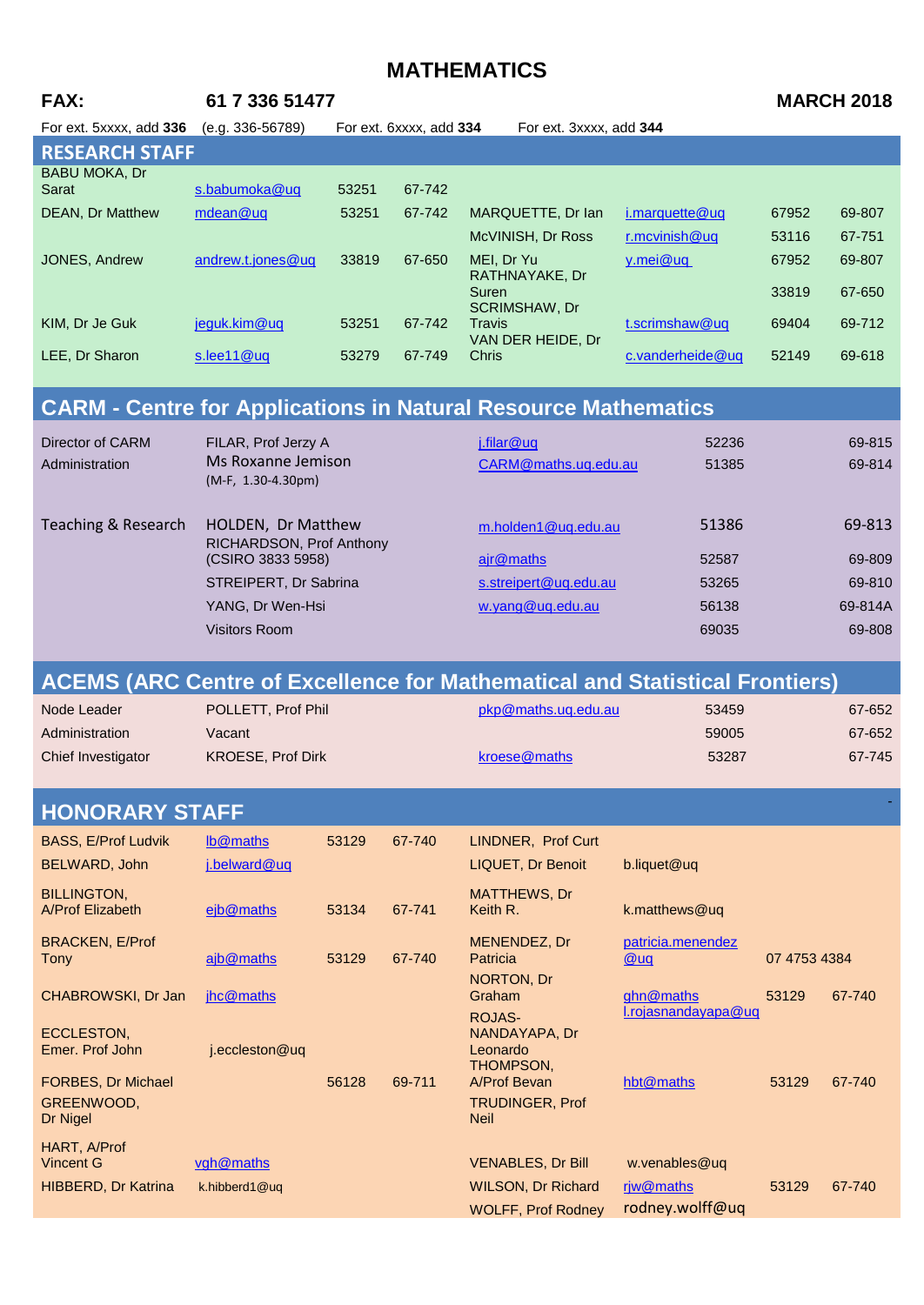## **FAX: 61 7 336 51477 MARCH 2018**

For ext. 5 xxxx, add **336** (e.g. 336-56789) For ext. 6xxxx, add **334** For ext. 3xxxx, add 344

| <b>RESEARCH STUDENTS</b>  |                          |        |                          |       |        |
|---------------------------|--------------------------|--------|--------------------------|-------|--------|
| AL-YASIRI, Ali            | 58307                    | 78-440 | LEWIS, Max               | 58886 | 78-436 |
| ALSHAMMARI, Fahad S       | $\overline{\phantom{a}}$ | 78-434 | LIU, Yang                | ٠     | 69-705 |
| <b>BATAYNEH, Fawwaz</b>   | 56137                    | 69-706 | LU, Yaowen               |       | 69-705 |
| <b>BERRY, Duncan</b>      | 58886                    | 78-436 | NOPPE, Adrian            |       | 07-219 |
| <b>BLACHUT, Chantelle</b> | 56137                    | 69-706 | <b>ONG, Marielle</b>     | 53261 | 69-805 |
| <b>BUTTSWORTH, Tim</b>    | 53261                    | 69-805 | PEARCE, Robin            |       | 07-219 |
| CHAN, Amy                 | 66256                    | 69-811 | <b>RAYMOND, Chris</b>    |       | 07-219 |
| CHEN, Zhe                 | $\overline{\phantom{a}}$ | 69-705 | ROGERS, Jacob            | 53261 | 69-805 |
| <b>CHEUNG, Leslie</b>     | 67981                    | 69-812 | <b>SALOMONE, Robert</b>  | 67981 | 69-812 |
| <b>CRAMER, Andrew</b>     |                          | 07-219 | <b>SHAH, Nirav</b>       | 58308 | 78-441 |
| <b>CRANE, Rixon</b>       | 67958                    | 69-806 | SHEN, Yibing             |       | 07-219 |
| DUAN, Qi-Bin              | 67958                    | 69-806 | <b>SUTER, Aiden</b>      | 66256 | 69-811 |
| <b>DYER, Philip</b>       |                          | 69-705 | van STADEN, Pieter       |       | 69-705 |
| FENG, Zhewen (joe)        | 67981                    | 69-812 | WANG, Erli               | 66256 | 69-811 |
| <b>GRANT, Morgan</b>      | 58307                    | 78-440 | <b>WANG, Kelly</b>       | 56137 | 69-706 |
| <b>HENEGHAN, Ryan</b>     |                          | 69-705 | <b>WEATHERHOG, Sam</b>   | 67958 | 69-806 |
| <b>HOFFMANN, Scott</b>    | 56137                    | 69-706 | <b>WILSON, Sinead</b>    | 67958 | 69-806 |
| <b>HODGKINSON, Liam</b>   | 53261                    | 69-805 | XIE, Ms (Winnie) Wangyue | 56137 | 69-706 |
| HOQUE, Md Fazlul          | ٠                        | 78-434 | YAO, Alice (Hui)         | 56137 | 69-706 |
| JEUKEN, Fredrick (Rick)   | ٠                        | 69-705 | <b>ZHANG, Hanwen</b>     | ٠     | 69-705 |
| <b>KLESHNINA, Maria</b>   | 56137                    | 69-706 | van STADEN, Pieter       |       | 69-705 |
|                           |                          |        |                          |       |        |

# **HONOURS STUDENTS**

| Maths Space          | 53166 | 67-140   |
|----------------------|-------|----------|
| Honours student room | 53964 | 67-146/8 |

| <b>OTHER</b>      |       |          |
|-------------------|-------|----------|
| Maths Foyer Phone | 69536 | Lvl 6/67 |
| Photocopy room    | 69095 | 67-643   |
| Tea room          | 52305 | 69-704   |
| Visitors Room     | 52308 | 67-541   |